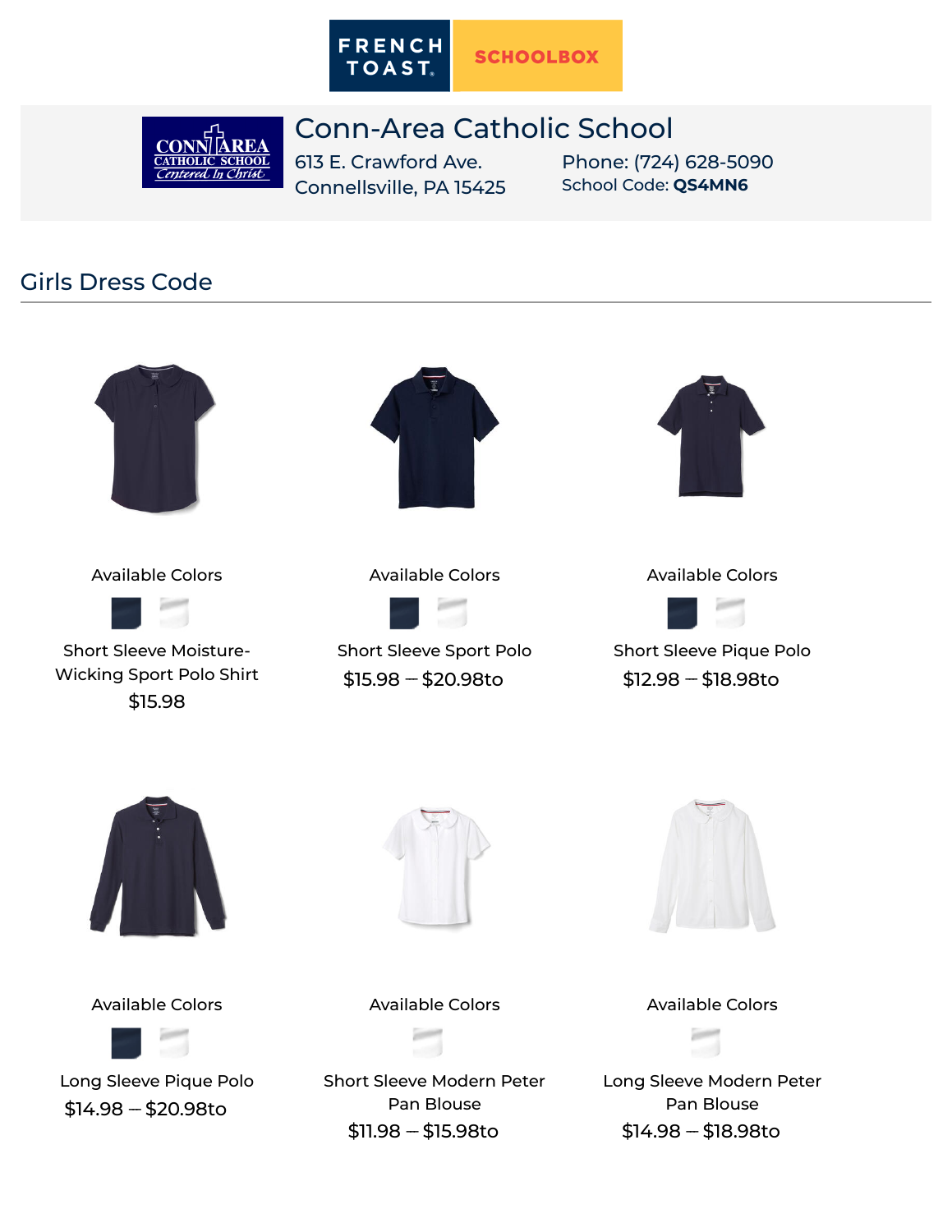







[Girls Bermuda Short](https://www.frenchtoast.com/p/1692?dressCode=2267)  $$16.98 - $20.98$ to

Available Colors



[Pull-On Girls Short](https://www.frenchtoast.com/p/1349?dressCode=2267)  $$13.98 - $16.98$ to

Available Colors



[Uniform Kick Short](https://www.frenchtoast.com/p/1597?dressCode=2267)  $$6.98 - $10.99$ to



Available Colors



[Plaid Two-Tab Skort](https://www.frenchtoast.com/p/1397?dressCode=2267)  $$24.98 - $33.98$ to



Available Colors



[Plaid Pleated Skirt](https://www.frenchtoast.com/p/1065?dressCode=2267)  $$24.98 - $31.98$ to

Available Colors [Girls Adjustable Waist Pant](https://www.frenchtoast.com/p/1315?dressCode=2267) <del>\$18.98</del> - to to \$6.99  $26.98$ to \$8.99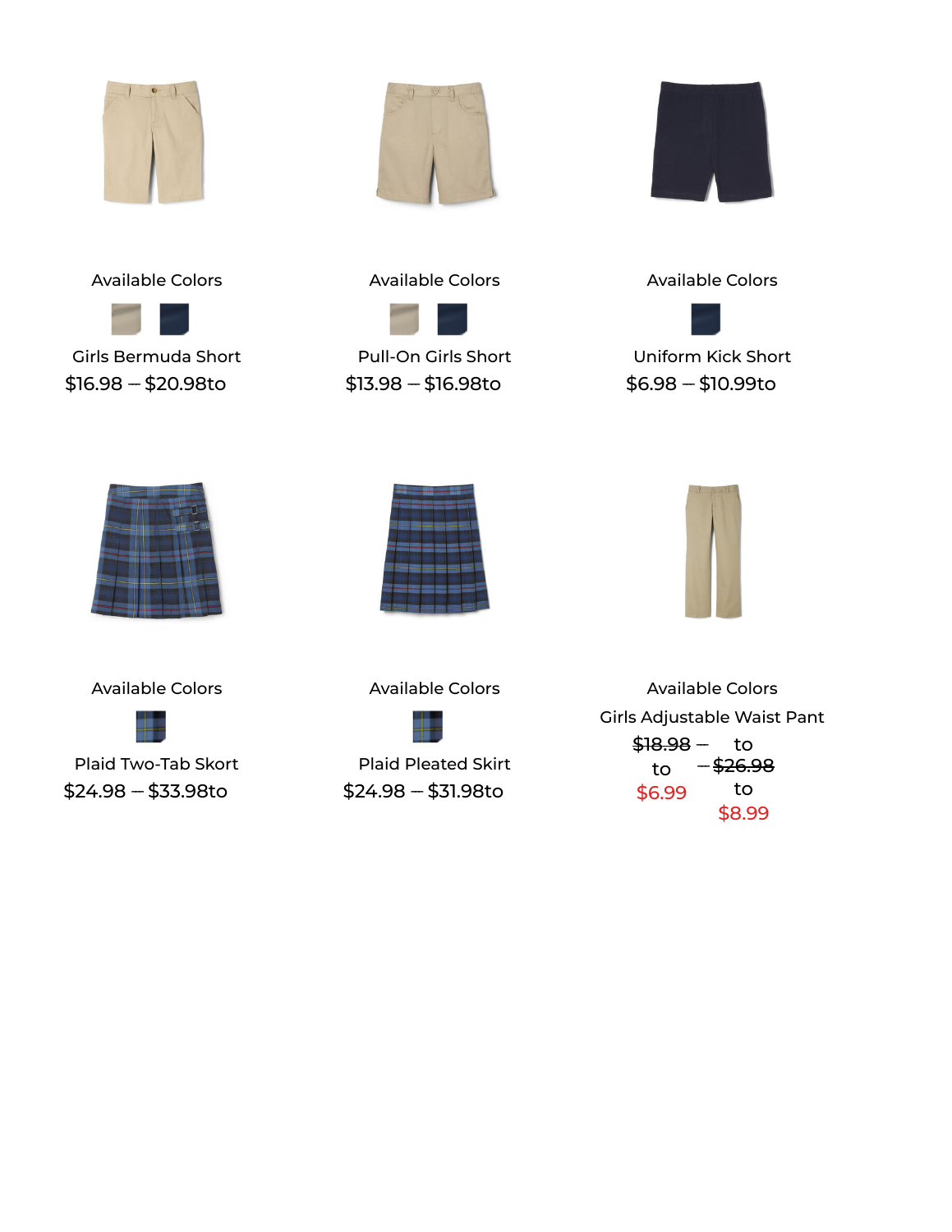





Available Colors



[Girls Straight Leg Twill Pull-on](https://www.frenchtoast.com/p/1693?dressCode=2267) Pant  $$17.98 - $22.98$ to





[Straight Leg Twill Pant](https://www.frenchtoast.com/p/1573?dressCode=2267)  $$19.98 - $30.98$ to





[Plaid Round Neck Jumper](https://www.frenchtoast.com/p/1687?dressCode=2267)  $$30.98 - $36.98$ to



Available Colors



[Anti-Pill Crew Neck Cardigan](https://www.frenchtoast.com/p/1371?dressCode=2267) Sweater  $$26.98 - $35.98$ to



Available Colors



[V-Neck Sweater Vest](https://www.frenchtoast.com/p/1029?dressCode=2267)  $$17.98 - $23.98$ to



Available Colors



[Adjustable Plaid Cross Tie](https://www.frenchtoast.com/p/10754?dressCode=2267) \$8.98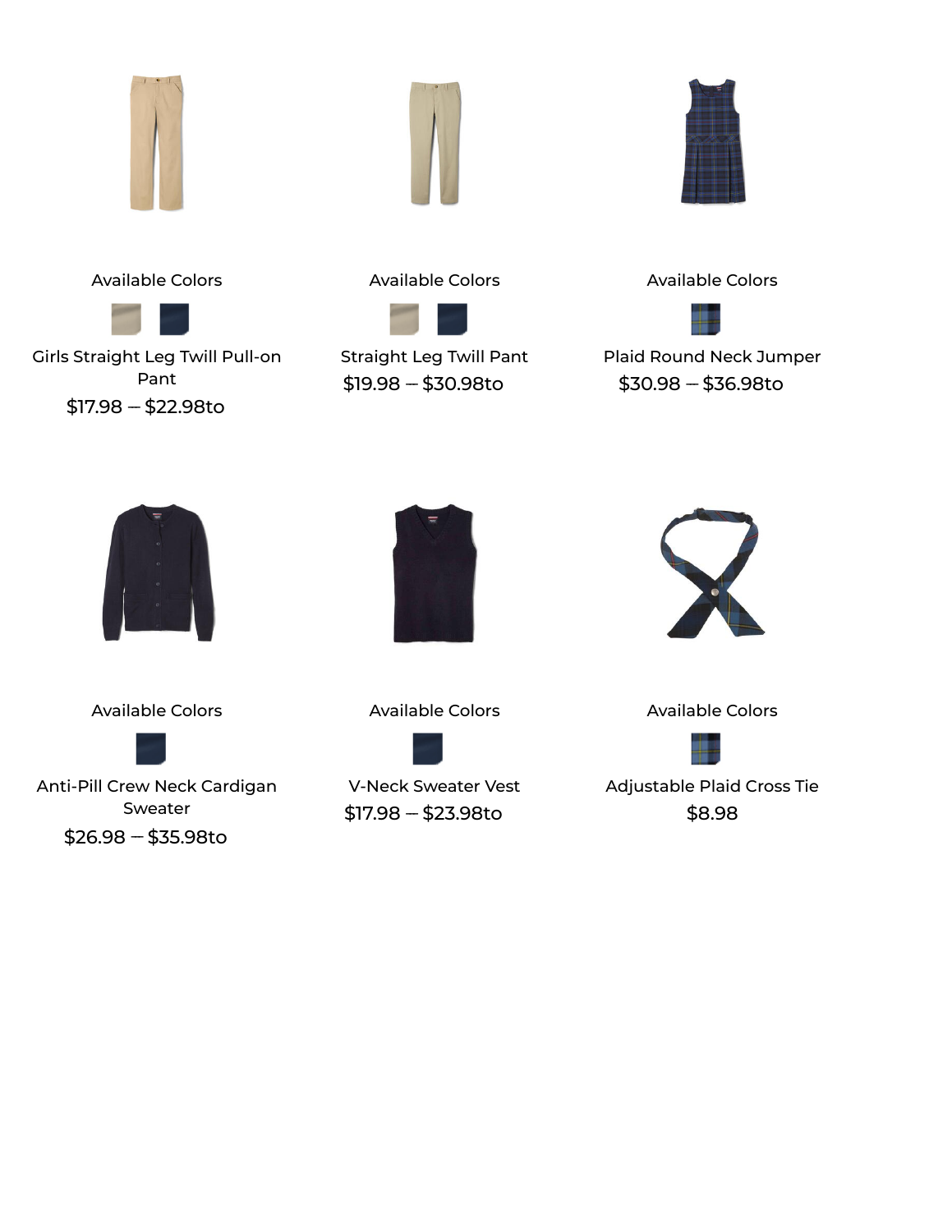



[Reversible Leather Belt](https://www.frenchtoast.com/p/2426?dressCode=2267) \$15.00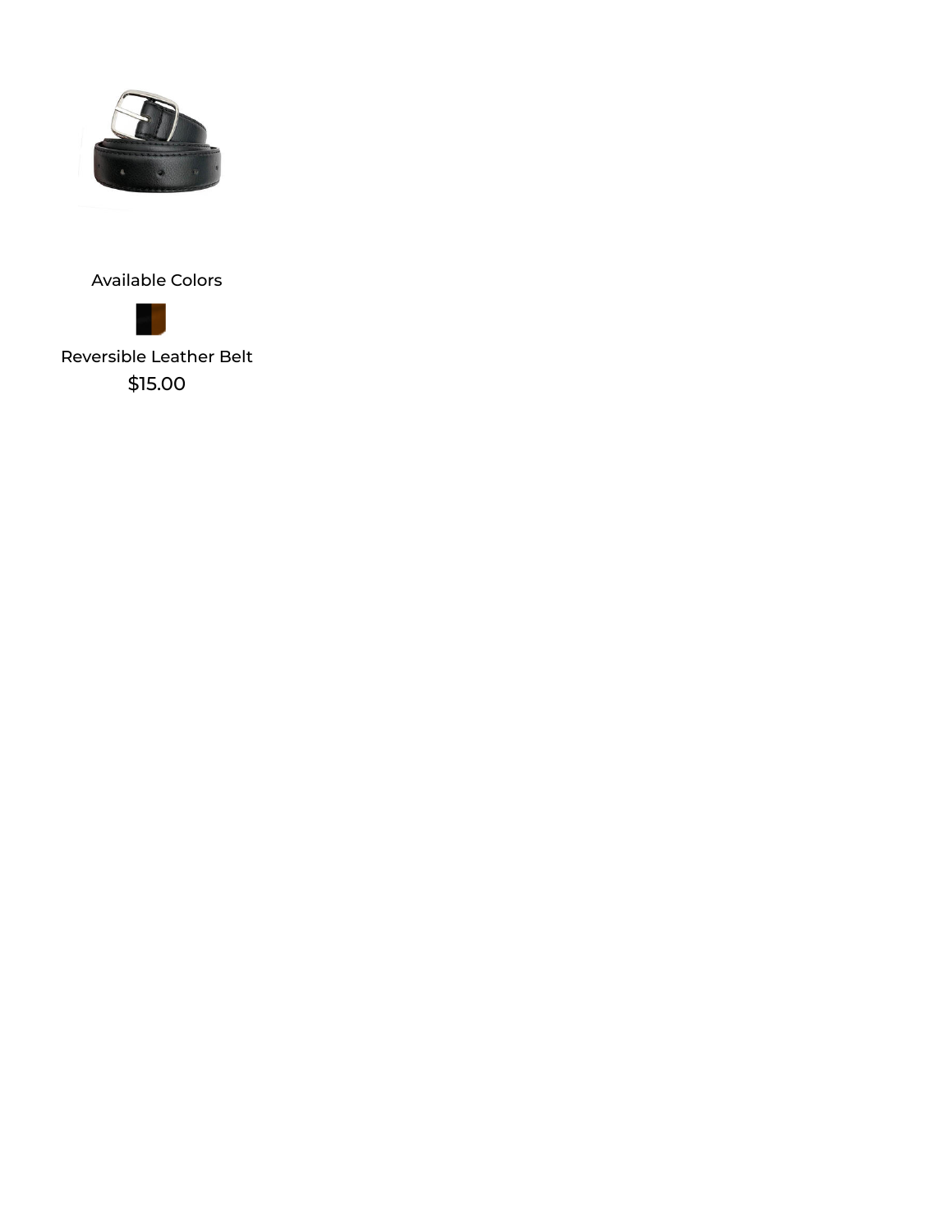## Boys Dress Code



Available Colors



[Short Sleeve Sport Polo](https://www.frenchtoast.com/p/1629?dressCode=2268)  $$15.98 - $20.98$ to



Available Colors



[Short Sleeve Pique Polo](https://www.frenchtoast.com/p/1012?dressCode=2268)  $$12.98 - $18.98$ to



Available Colors



[Long Sleeve Pique Polo](https://www.frenchtoast.com/p/1009?dressCode=2268)  $$14.98 - $20.98$ to





Available Colors



[Short Sleeve Oxford Shirt](https://www.frenchtoast.com/p/1020?dressCode=2268)  $$14.98 - $21.98$ to

Available Colors



[Long Sleeve Oxford Shirt](https://www.frenchtoast.com/p/1017?dressCode=2268)  $$17.98 - $24.98$ to



Available Colors



[Boys Pull-On Short](https://www.frenchtoast.com/p/1350?dressCode=2268)  $$13.98 - $16.98$ to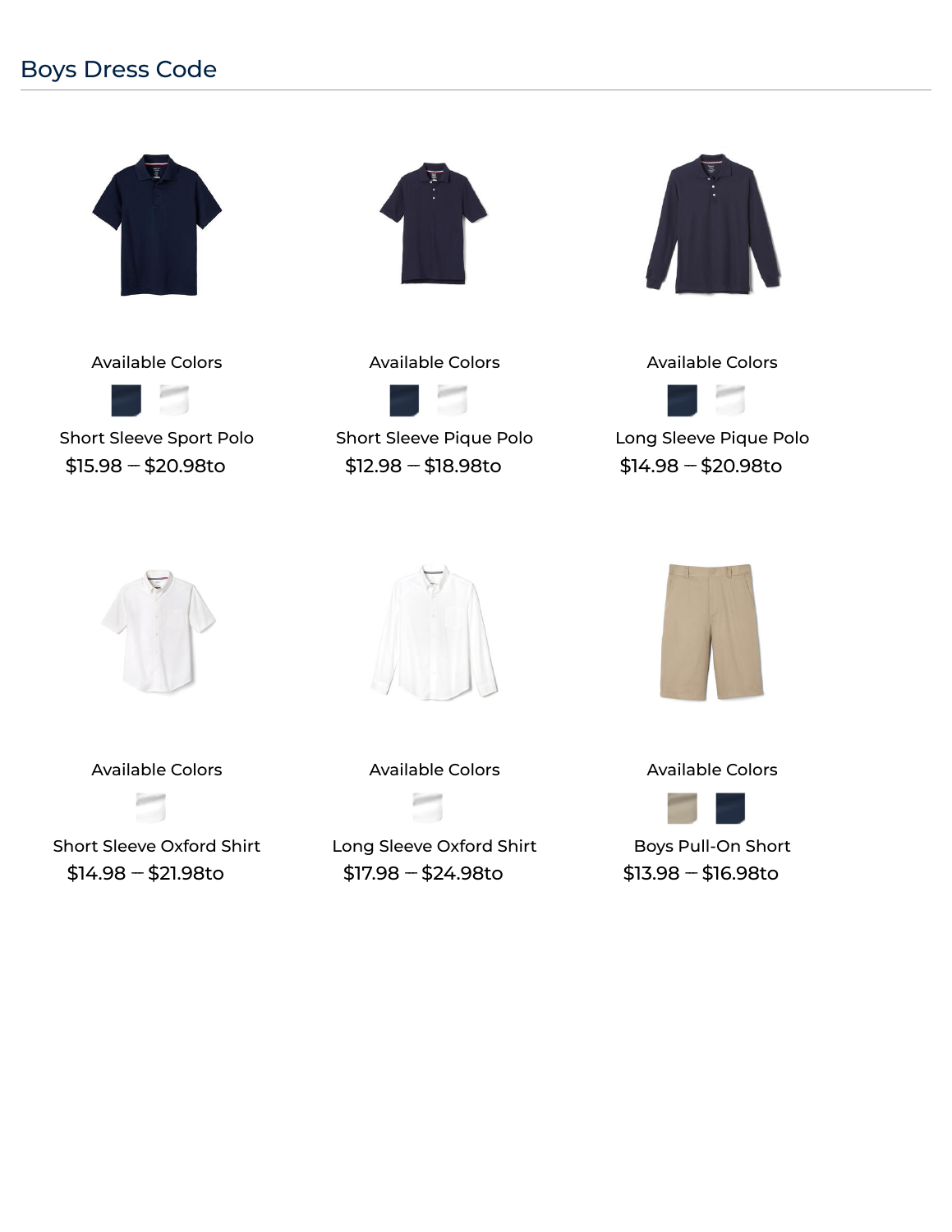







[Stretch Flat Front Short](https://www.frenchtoast.com/p/1699?dressCode=2268)  $$16.98 - $20.98$ to

Available Colors



[Straight Fit Chino with Power](https://www.frenchtoast.com/p/1694?dressCode=2268) Knees







[Pull-On Boys Pant](https://www.frenchtoast.com/p/1348?dressCode=2268)  $$17.98 - $22.98$ to



Available Colors



[Adjustable Waist Double](https://www.frenchtoast.com/p/1519?dressCode=2268) Knee Pant  $$19.98 - $29.98$ to

Available Colors



[Adjustable Waist Pleated](https://www.frenchtoast.com/p/1520?dressCode=2268) Double Knee Pant

<del>\$18.98</del> - to to \$6.99 -<del>\$26.98</del> to \$12.99



Available Colors



[Double Knee Pant Workwear](https://www.frenchtoast.com/p/1524?dressCode=2268) Finish <del>\$18.98</del> - to

to \$8.99  $23.98$ to \$11.99